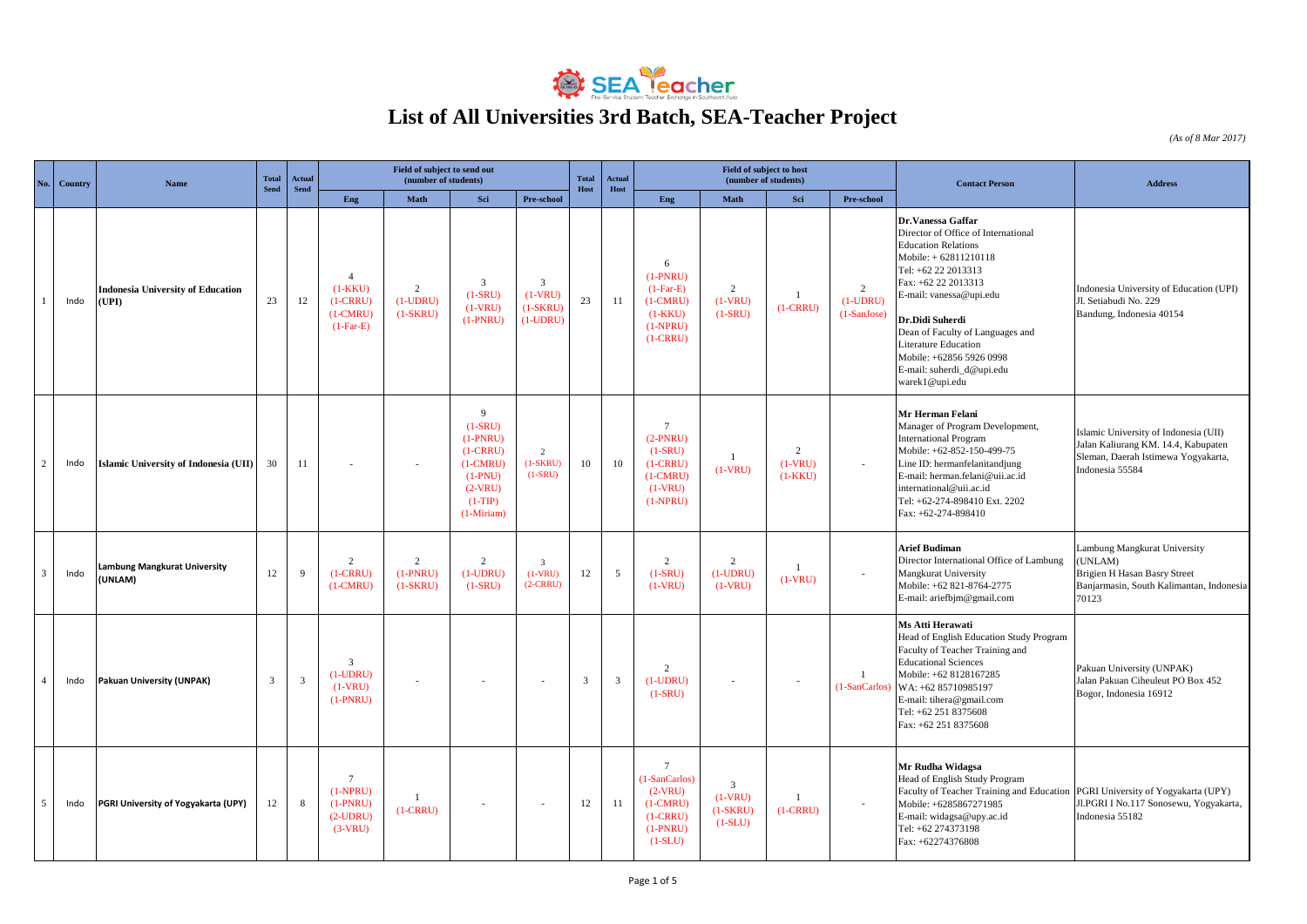| No              | Country | Name                                  | <b>Total</b><br>Send | Actual<br><b>Send</b>   | Field of subject to send out<br>(number of students)                 |                                                             |                                                                 |                                          |                         | Actual<br>Host          |                                                         | Field of subject to host<br>(number of students) |                                          |                             | <b>Contact Person</b>                                                                                                                                                                                                                                                                                                                                               | <b>Address</b>                                                                                    |
|-----------------|---------|---------------------------------------|----------------------|-------------------------|----------------------------------------------------------------------|-------------------------------------------------------------|-----------------------------------------------------------------|------------------------------------------|-------------------------|-------------------------|---------------------------------------------------------|--------------------------------------------------|------------------------------------------|-----------------------------|---------------------------------------------------------------------------------------------------------------------------------------------------------------------------------------------------------------------------------------------------------------------------------------------------------------------------------------------------------------------|---------------------------------------------------------------------------------------------------|
|                 |         |                                       |                      |                         | Eng                                                                  | Math                                                        | Sci                                                             | Pre-school                               | Host                    |                         | Eng                                                     | Math                                             | Sci                                      | Pre-school                  |                                                                                                                                                                                                                                                                                                                                                                     |                                                                                                   |
| 6               | Indo    | <b>Sebelas Maret University (UNS)</b> | 12                   | $\mathbf{Q}$            | 3<br>$(1-CRRU)$<br>$(1-CMRU)$<br>$(1-NPRU)$                          | 2<br>$(1-UDRU)$<br>$(1-SRU)$                                | $\overline{\mathbf{3}}$<br>$(1-SLU)$<br>$(1-PNRU)$<br>$(1-VRU)$ | $\overline{1}$<br>$(1-PNRU)$             | 12                      | $\overline{5}$          | 3<br>$(1-SRU)$<br>$(1-VRU)$<br>$(1-NPRU)$               | $\mathbf{1}$<br>$(1-UDRU)$                       | $\mathbf{1}$<br>$(1-VRU)$                |                             | Dr Indah Widiastuti<br>Staff Member of International Office<br>Faculty of Teacher Training and Education<br>Mobile: +6282220040277<br>E-Mail: indahwied@yahoo.com<br>indahwied@uns.ac.id<br>Tel: +62271669124<br>Fax: +62271648939                                                                                                                                  | Sebelas Maret University (UNS)<br>Jl Ir Sutami 36 A Kentingan<br>Surakarta, Indonesia 57162       |
| $7\phantom{.0}$ | Indo    | Syiah Kuala University (UNSYIAH)      | $\,8\,$              | $7\phantom{.0}$         | $\overline{2}$<br>$(1-PNRU)$<br>$(1-VRU)$                            | 2<br>$(1-VRU)$<br>$(1-SKRU)$                                | 3<br>$(1-CRRU)$<br>$(2-VRU)$                                    | $\overline{\phantom{a}}$                 | 8                       | 2                       | $\overline{1}$<br>$(1-SKRU)$                            | $\overline{1}$<br>$(1-SRU)$                      |                                          |                             | Dr.Muhammad Hasan<br>Vice Dean of Academic Affair<br>Training and Education Faculty<br>Mobile: +62 81377233843<br>E-mail: hasan.kimia@gmail.com<br>muhammadhasan.kimia@unsyiah.ac.id                                                                                                                                                                                | Syiah Kuala University (UNSYIAH)<br>Darussalam, Banda Aceh, Indonesia<br>23111                    |
| 8               | Indo    | <b>UHAMKA</b>                         | 6                    | 6                       | 2<br>$(1-CRRU)$<br>$(1-NPRU)$                                        | $\overline{c}$<br>$(1-Miriam)$<br>$(1-SRU)$                 |                                                                 | $\overline{2}$<br>$(1-VRU)$<br>$(1-SLU)$ | $\overline{4}$          | 5                       | 3<br>$(1-SKRU)$<br>$(2-PNRU)$                           | $(1-San-Jose)$                                   | $\mathbf{1}$<br>$(1-VRU)$                |                             | Purnama Syae Purrohman, M.Pd., Ph.D.<br>Director of Cooperation and International<br>Affair<br>Mobile: 081313626147<br>E-mail: oia@uhamka.ac.id<br>Tel: 021 7222886, 0217394451<br>Fax: 021 7261226                                                                                                                                                                 | <b>UHAMKA</b><br>Jl Limau II, Kebayoran Baru<br>Jakarta Selatan, Indonesia                        |
| 9               | Indo    | Universitas Negeri Makassar (UNM)     | 35                   | 15                      | $\overline{4}$<br>$(1-SLU)$<br>$(1-UDRU)$<br>$(1-NPRU)$<br>$(1-VRU)$ | $\overline{4}$<br>$(1-San-Jose)$<br>$(2-VRU)$<br>$(1-PNRU)$ | 6<br>$(4-VRU)$<br>$(1-UDRU)$<br>$(1-CRRU)$                      | $(1-SRU)$                                | 35                      | 13                      | 5<br>$(1-VRU)$<br>$(1-NPRU)$<br>$(1-CRRU)$<br>$(2-SRU)$ | $\overline{4}$<br>$(4-VRU)$                      | $\mathbf{3}$<br>$(2$ -UDRU)<br>$(1-SLU)$ | $\mathbf{1}$<br>$(1$ -UDRU) | Dr Yasser Djawad<br>Head of International Office<br>Mobile: +62 81341735386<br>Email: yasser.djawad@unm.ac.id<br>Tel: +62411869834<br>Fax: +62411868794                                                                                                                                                                                                             | Universitas Negeri Makassar (UNM)<br>Jl A.P. Pettarani<br>Makassar, Indonesia 90222               |
| 10              | Indo    | Tanjungpura University (UNTAN)        | $\overline{3}$       | $\overline{\mathbf{3}}$ | $\overline{2}$<br>(1-San-Carlos)<br>$(1-PNRU)$                       |                                                             | 1<br>$(1-UDRU)$                                                 | ÷.                                       | $\overline{\mathbf{3}}$ | $\overline{\mathbf{3}}$ | -1<br>$(1-SKRU)$                                        | $\overline{1}$<br>$(1-UDRU)$                     | -1<br>$(1-VRU)$                          |                             | Dr Urai Salam<br>The Head of English Dept.<br>Mobile: +6281257058291<br>Tel: +62-561-571568<br>Email: urai.salam@gmail.com<br>Line ID: Usalam Fkipuntan                                                                                                                                                                                                             | Universitas Tanjungpura (UNTAN)<br>Jl.Prof.Dr.H.Hadari Nawawi,<br>Pontianak, Indonesia 78124      |
| 11              | Indo    | Yogyakarta State University (UNY)     | 6                    | 6                       | $\overline{c}$<br>$(1-PNRU)$<br>$(1-VRU)$                            | -1<br>$(1-VRU)$                                             | 2<br>(1-SanCarlos)<br>$(1-CRRU)$                                | $\mathbf{1}$<br>$(1-PNRU)$               | 6                       | 6                       | 3<br>(1-SanCarlos)<br>$(1-SKRU)$<br>$(1-PNRU)$          | $\overline{c}$<br>$(1-VRU)$<br>$(1-SRU)$         | 1<br>$(1-UDRU)$                          |                             | Mrs Wahyu Setyaningrum<br>Secretary of Overseas Partnerships<br><b>International Office</b><br>WA: +447425509742<br>E-mail: ysu.internationalaffairs@gmail.com<br>Tel: +62 274 520324<br>Fax: +62 274 520324<br>Ms Retna Hidayah<br>Deputy Director<br>Office of International Affairs &<br>Partnerships<br>Mobile: +62 813 28268438<br>E-mail: retnadewa@yahoo.com | Yogyakarta State University (UNY)<br>Jl Kolombo No 1, karangmalang<br>Yogyakarta, Indonesia 55281 |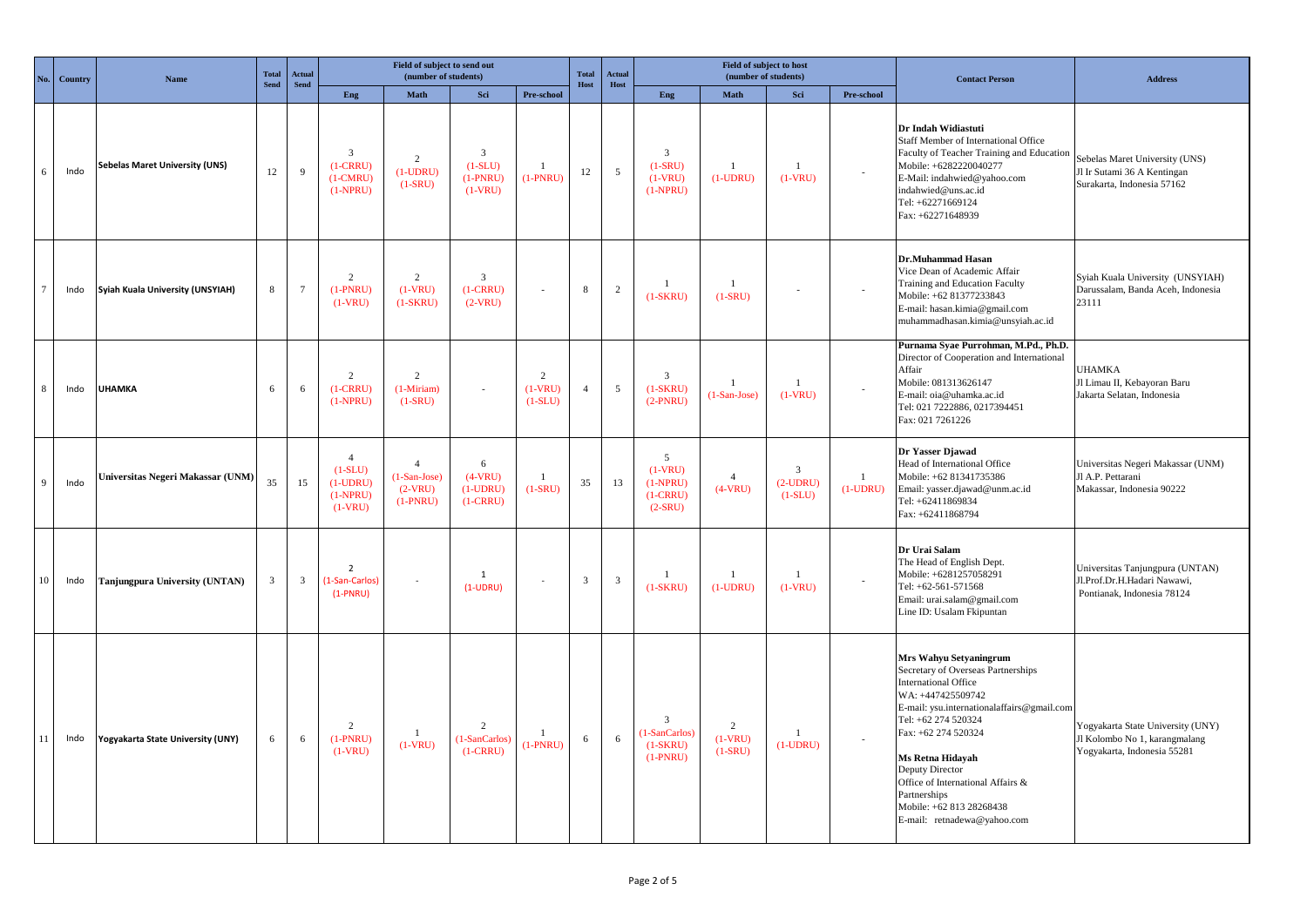| No     | Country | Total<br><b>Actual</b><br><b>Name</b><br><b>Send</b><br><b>Send</b> |                         | Field of subject to send out<br>(number of students) |                                           | Total<br>Host                                           | <b>Actual</b><br>Host                                 |                                                         | Field of subject to host<br>(number of students) |                         |                                                        | <b>Contact Person</b>       | <b>Address</b>                           |                                             |                                                                                                                                                                                                                                                                |                                                                                                           |
|--------|---------|---------------------------------------------------------------------|-------------------------|------------------------------------------------------|-------------------------------------------|---------------------------------------------------------|-------------------------------------------------------|---------------------------------------------------------|--------------------------------------------------|-------------------------|--------------------------------------------------------|-----------------------------|------------------------------------------|---------------------------------------------|----------------------------------------------------------------------------------------------------------------------------------------------------------------------------------------------------------------------------------------------------------------|-----------------------------------------------------------------------------------------------------------|
|        |         |                                                                     |                         |                                                      | Eng                                       | Math                                                    | Sci                                                   | Pre-school                                              |                                                  |                         | Eng                                                    | Math                        | Sci                                      | Pre-school                                  |                                                                                                                                                                                                                                                                |                                                                                                           |
| $12\,$ | Phi     | Far Eastern University (FEU)                                        | $\overline{\mathbf{3}}$ | $\overline{\mathbf{3}}$                              | $\mathbf{3}$<br>$(2-VRU)$<br>$(1-UPI)$    |                                                         |                                                       |                                                         | $\overline{\mathbf{3}}$                          | $\overline{\mathbf{3}}$ | $\mathbf{1}$<br>$(1-UPI)$                              | $\overline{c}$<br>$(2-VRU)$ |                                          | $\overline{\phantom{a}}$                    | Dr Elisa Manalac<br>Dean Institute of Education<br>Mobile: +63 9175231923<br>E-mail: emanalac@feu.edu.ph<br>Tel: 637355621 LOC 237<br>Fax: 637350043                                                                                                           | Far Eastern University<br>NICANOR REYES ST. SAMPALOC,<br><b>MANILA</b><br><b>PHILIPPINES</b>              |
| 13     | Phi     | <b>Miriam College</b>                                               | $\overline{\mathbf{3}}$ | $\overline{3}$                                       |                                           |                                                         |                                                       | $\overline{3}$<br>$(1-CRRU)$<br>$(1-CMRU)$<br>$(1-VRU)$ | $\overline{4}$                                   | $\overline{4}$          |                                                        | $\mathbf{1}$<br>(1-UHAMKA)  | $\overline{3}$<br>$(2-VRU)$<br>$(1-UII)$ | $\overline{\phantom{a}}$                    | <b>Ms Trixie Marie Sison</b><br>Chairperson for Child Development and<br>Education<br>Mobile: +639998321464<br>E-mail: tmsison@mc.edu.ph,<br>tmjsison $3@$ gmail.com<br>Tel: +6325805400<br>Fax: +6323323302                                                   | <b>MIRIAM COLLEGE</b><br>KATIPUNAN ROAD, LOYOLA,<br>HEIGHTS, DILIMAN, QUEZON CITY,<br>Philippines 1108    |
| 14     | Phi     | Philippine Normal University (PNU)                                  | 2                       | $\overline{2}$                                       | 2<br>$(2-SRU)$                            |                                                         | $\sim$                                                | $\sim$                                                  | 2                                                | 2                       | -1<br>$(1-PNRU)$                                       |                             | $\mathbf{1}$<br>$(1-UII)$                |                                             | Dr. Rita Ruscoe<br>OIC-Dean, College of Teacher<br>Development.<br>E-mail: ruscoe.rb@pnu.edu.ph<br>Dr Gladys Celis Nivera<br>Associate Dean<br>Faculty of Science, Technology and<br>Methematics<br>Mobile: +63 (917) 858 7292<br>E-mail: nivera.gc@pnu.edu.ph | Philippine Normal University (PNU)<br>Taft Avenue, Manila, Philippines 1000                               |
| 15     | Phi     | <b>Saint Louis University (SLU)</b>                                 | $\,$ 8 $\,$             | $\,$ 8 $\,$                                          | $\overline{2}$<br>$(1-PNRU)$<br>$(1-UPY)$ | $\overline{3}$<br>$(1-CRRU)$<br>$(1-PNRU)$<br>$(1-UPY)$ | $\overline{3}$<br>$(1-VRU)$<br>$(1-SRU)$<br>$(1-UNM)$ | $\sim$                                                  | 8                                                | $8\phantom{.0}$         | $\overline{3}$<br>$(1-NPRU)$<br>$(1-UNM)$<br>$(1-SRU)$ | $\mathbf{1}$<br>$(1-KKU)$   | $\overline{2}$<br>$(1-UNS)$<br>$(1-VRU)$ | $\overline{2}$<br>$(1$ -UDRU)<br>(1-UHAMKA) | Ms Rosario Marzo (Tita)<br>Director, External Relations, Media &<br>Communications and Alumni Affairs<br>Office<br>Mobile: +63920 900 7309<br>Tel: +63 74 444-8246-48<br>Fax: + 63 74 442 2842<br>E-mail: marfori-marzo@slu.edu.ph                             | Saint Louis University (SLU)<br>A. Bonifacio Street<br>Baguio City, Philippines 2600                      |
| 16     | Phi     | Technological Institute of the<br><b>Philippines (TIP)</b>          | $\overline{3}$          | $\mathbf{3}$                                         | $\overline{2}$<br>$(2$ VRU)               | -1<br>$(1$ KKU)                                         |                                                       | $\sim$                                                  | $\overline{\mathbf{3}}$                          | $\overline{\mathbf{3}}$ | $\sim$                                                 | $\overline{2}$<br>$(2-VRU)$ | -1<br>$(1-UII)$                          |                                             | Dr Cynthia C Llanes<br>Vice President for Academic Affairs<br>Mobile: +63927-5534951 /<br>+639177243166<br>E-mail: cllanes@yahoo.com /<br>cynthia.llanes@tip.edu.ph<br>Tel: +632 9121573<br>Fax.: +632 9139641                                                 | Technological Institute of the Philippines<br>(TIP)<br>938 Aurora Blvd, Cubao<br>Quezon City, Philippines |
| 17     | Phi     | UNIVERSITY OF SAN CARLOS (USC)                                      | $\overline{3}$          | $\overline{3}$                                       | $\overline{2}$<br>$(1-UNY)$<br>$(1-UPY)$  |                                                         | $\sim$                                                | $\mathbf{1}$<br>$(1$ -UNPAK $)$                         | $\overline{\mathbf{3}}$                          | $\overline{3}$          | -1<br>$(1$ -UNTAN $)$                                  | $\mathbf{1}$<br>$(1-SKRU)$  | $\mathbf{1}$<br>$(1-UNY)$                |                                             | DR. RITA MAY P. TAGALOG<br>Dean, SCHOOL OF EDUCATION<br>Mobile: +63 9088631720<br>Email: rmtagalog@gmail.com;<br>rmptagalog@usc.edu.ph<br>WA: rmtagalog<br>Tel: +63 32 2729087<br>Tel: +63 32 2540117 loc.212<br>Fax: +63 32 2540117 loc. 232                  | University of San Carlos<br>J. Alcantara Street,<br>Cebu City, Philippines 6000                           |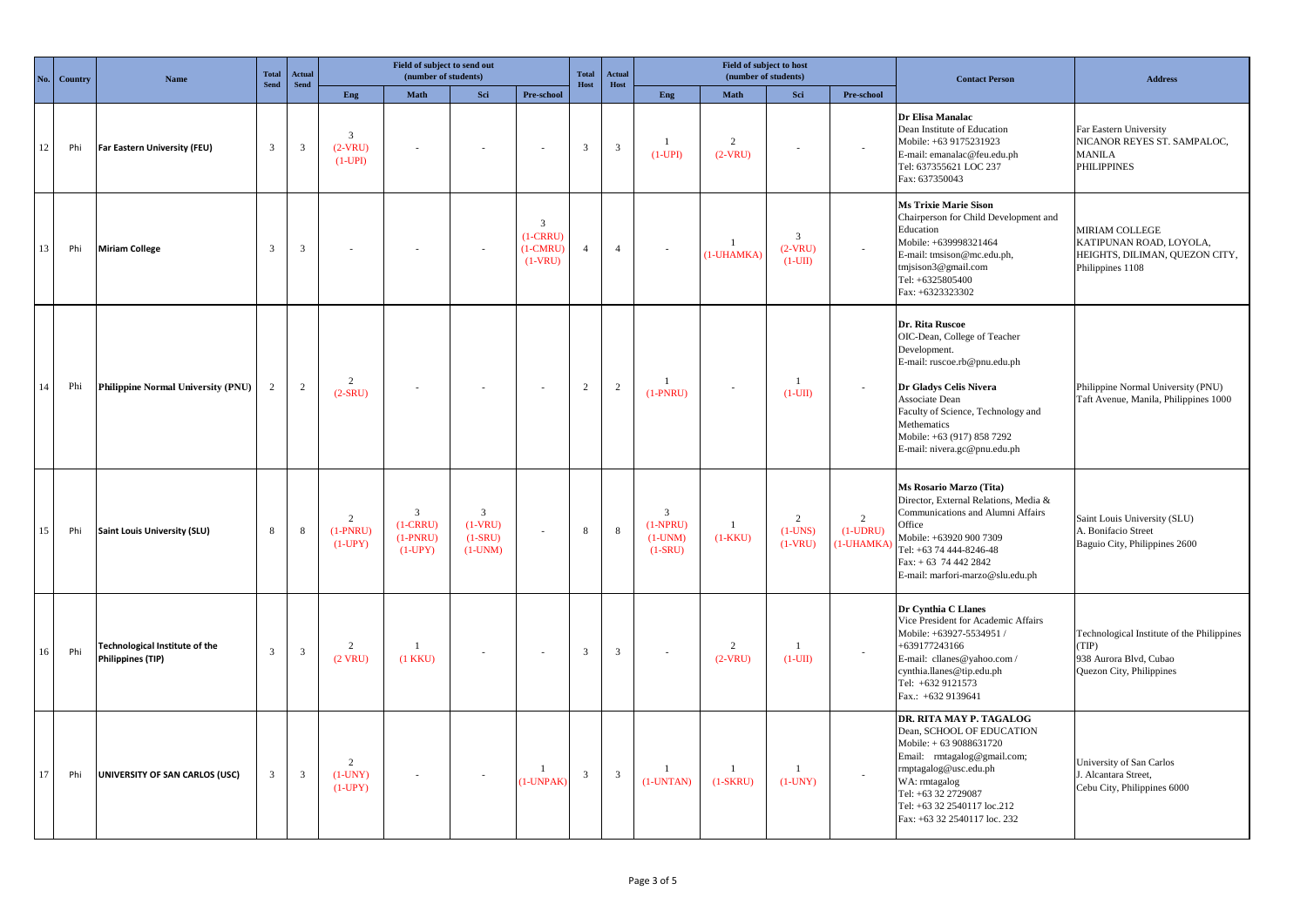| No. | Country    | Name                                       | Field of subject to send out<br><b>Total</b><br>Actual<br>(number of students)<br>Send<br>Send |                         |                                                                         |                            |                                               | <b>Total</b><br>Host      | Actual<br>Host          |                | (number of students)                                                     | Field of subject to host    |                                                                    | <b>Contact Person</b>                             | <b>Address</b>                                                                                                                                                                                                                                                                                                                                           |                                                                                                                            |
|-----|------------|--------------------------------------------|------------------------------------------------------------------------------------------------|-------------------------|-------------------------------------------------------------------------|----------------------------|-----------------------------------------------|---------------------------|-------------------------|----------------|--------------------------------------------------------------------------|-----------------------------|--------------------------------------------------------------------|---------------------------------------------------|----------------------------------------------------------------------------------------------------------------------------------------------------------------------------------------------------------------------------------------------------------------------------------------------------------------------------------------------------------|----------------------------------------------------------------------------------------------------------------------------|
|     |            |                                            |                                                                                                |                         | Eng                                                                     | Math                       | Sci                                           | Pre-school                |                         |                | Eng                                                                      | Math                        | Sci                                                                | Pre-school                                        |                                                                                                                                                                                                                                                                                                                                                          |                                                                                                                            |
| 18  | Phi        | <b>University of San Jose- Recoletos</b>   | $\overline{4}$                                                                                 | $\overline{4}$          | 2<br>$(1-SKRU)$<br>$(1-NPRU)$                                           | $\mathbf{1}$<br>(1-UHAMKA) |                                               | $\mathbf{1}$<br>$(1-UPI)$ | $\overline{4}$          | $\overline{4}$ | 2<br>$(1-CMRU)$<br>$(1-VRU)$                                             | $(1-UNM)$                   | $\overline{1}$<br>$(1-CRRU)$                                       |                                                   | Dr. Jestoni P. Babia<br>Dean, College of Education<br>E-mail: jestonibabia@live.com.ph<br>mobile: (63) 9331943526<br><b>Prof. Englevert Reyes</b><br>E-mail: englevertreyes@gmail.com<br>Mobile: 09333113137<br>Tel: (032) 417-9512<br>Fax: (032) 417-9512                                                                                               | University of San Jose-Recoletos<br>BASAK CAMPUS, CEBU CITY,<br>PHILIPPINES 6000                                           |
| 19  | <b>THA</b> | Chiangmai Rajabhat University<br>(CMRU)    | $\overline{4}$                                                                                 | $\overline{4}$          | $\overline{4}$<br>$(1-San-Jose)$<br>$(1-UPI)$<br>$(1-UII)$<br>$(1-UPY)$ |                            |                                               | $\sim$                    | 5                       | $\overline{5}$ | 3<br>$(1-UPI)$<br>$(1-UNS)$<br>$(1-UNLAM)$                               |                             | -1<br>$(1-UII)$                                                    | -1<br>$(1-Miriam)$                                | Dr Paweena Kosito<br>Director of Office of International<br>Relations<br>Mobile: +66 931327389<br>Line ID: tuktikp<br>Tel: +66 53885306<br>Fax: +66 53885865<br>E-mail: iao@cmru.ac.th<br>tuktika@hotmail.com<br>Dr. Pathamarat Naknitt<br>Mobile: +66 951451686<br>pathamarat_nak@cmru.ac.th                                                            | Chiangmai Rajabhat University (CMRU)<br>202 Changpuak Rd., Muang District,<br>Chiangmai, Thailand                          |
| 20  | THA        | Chiangrai Rajabhat University (CRRU)       | 6                                                                                              | 6                       | $\overline{4}$<br>$(1-UII)$<br>$(1-UPY)$<br>$(1-UNM)$<br>$(1-UPI)$      |                            | $\overline{c}$<br>$(1-San-Jose)$<br>$(1-UPY)$ | ÷.                        | 13                      | 13             | $\overline{A}$<br>$(1-UPI)$<br>1-UHAMKA)<br>$(1-UNS)$<br>$(1$ -UNLAM $)$ | 2<br>$(1-UPY)$<br>$(1-SLU)$ | $\overline{A}$<br>1-UNSYIAH<br>$(1-UII)$<br>$(1-UNM)$<br>$(1-UNY)$ | $\overline{3}$<br>$(1-Miriam)$<br>$(2$ -UNLAM $)$ | <b>Mr.Teerawat Wangmanee</b><br>Director<br>Division of International Affairs<br>Mobile: +66 860-086-923<br>E-mail: teerawat23@hotmail.com<br>Tel: +66 053 776 032<br>Fax: +66 053 776 032 ext.105<br>Ms.Pakinee Khanthikun<br><b>International Affairs Officer</b><br>Tel. +6653-776-032 ext.107<br>E-mail: pakinee_k@yahoo.com                         | Chiangrai Rajabhat University (CRRU)<br>80 M.9, Bandu, Muang, Chiangrai,<br>Thailand 57100                                 |
| 21  | THA        | Khon Kaen University (KKU)                 | 3                                                                                              | $\overline{\mathbf{3}}$ | $\mathbf{1}$<br>$(1-UPI)$                                               | 1<br>$(1-SLU)$             | -1<br>$(1-UII)$                               | $\sim$                    | $\overline{\mathbf{3}}$ | $\overline{2}$ | 1<br>$(1-UPI)$                                                           | -1<br>$(1-TIP)$             | $\overline{\phantom{a}}$                                           |                                                   | Mr Jakkrapong Thongpai<br><b>International Relations Officer</b><br>Dean Office, Faculty of Education<br>Mobile: +66 85 952 7374<br>WA: manyjack<br>Line ID: bakpongza<br>E-mail: jakkth@kku.ac.th<br>Tel: +66 4334 3452 Ext 303<br>Fax: + 66 4334 3454<br><b>Asst Prof Dr. Maitree Inprasitha</b><br>Email: imaitr@kku.ac.th<br>Mobile: +66 81 708 2508 | Khon Kaen University (KKU)<br>123 Mittraparb Road, Naimuang sub-<br>district, Muang district, Khon Kaen,<br>Thailand 40002 |
| 22  | <b>THA</b> | Nakhonpathom Rajabhat University<br>(NPRU) | 5                                                                                              | 5                       | 5<br>$(1-SLU)$<br>$(1-UPI)$<br>$(1-UNS)$<br>$(1-UII)$<br>$(1-UNM)$      | $\sim$                     | $\sim$                                        | $\sim$                    | $\overline{5}$          | $\overline{5}$ | 5<br>$(1-UNM)$<br>1-UHAMKA)<br>$(1-UPY)$<br>$(1-UNS)$<br>$(1-San-Jose)$  | $\sim$                      | $\sim$                                                             |                                                   | Ms Lalana Pathomchaiwat<br>The head of English Education Department<br>Mobile: +6681-7746244<br>Line ID: +6686-0444964<br>Email: linchie1977@yahoo.com<br>Tel: +6634-109300<br>Fax: +6604-261066<br>Ms. Kanoknate Worawong<br>kanoknetnaja@gmail.com<br>Tel: +6692-5686455                                                                               | Nakhonpathom Rajabhat University<br>(NPRU)<br>85 Moo 3 Wantakoo District, Muang,<br>Nakhonpathom, Thailand 73000           |